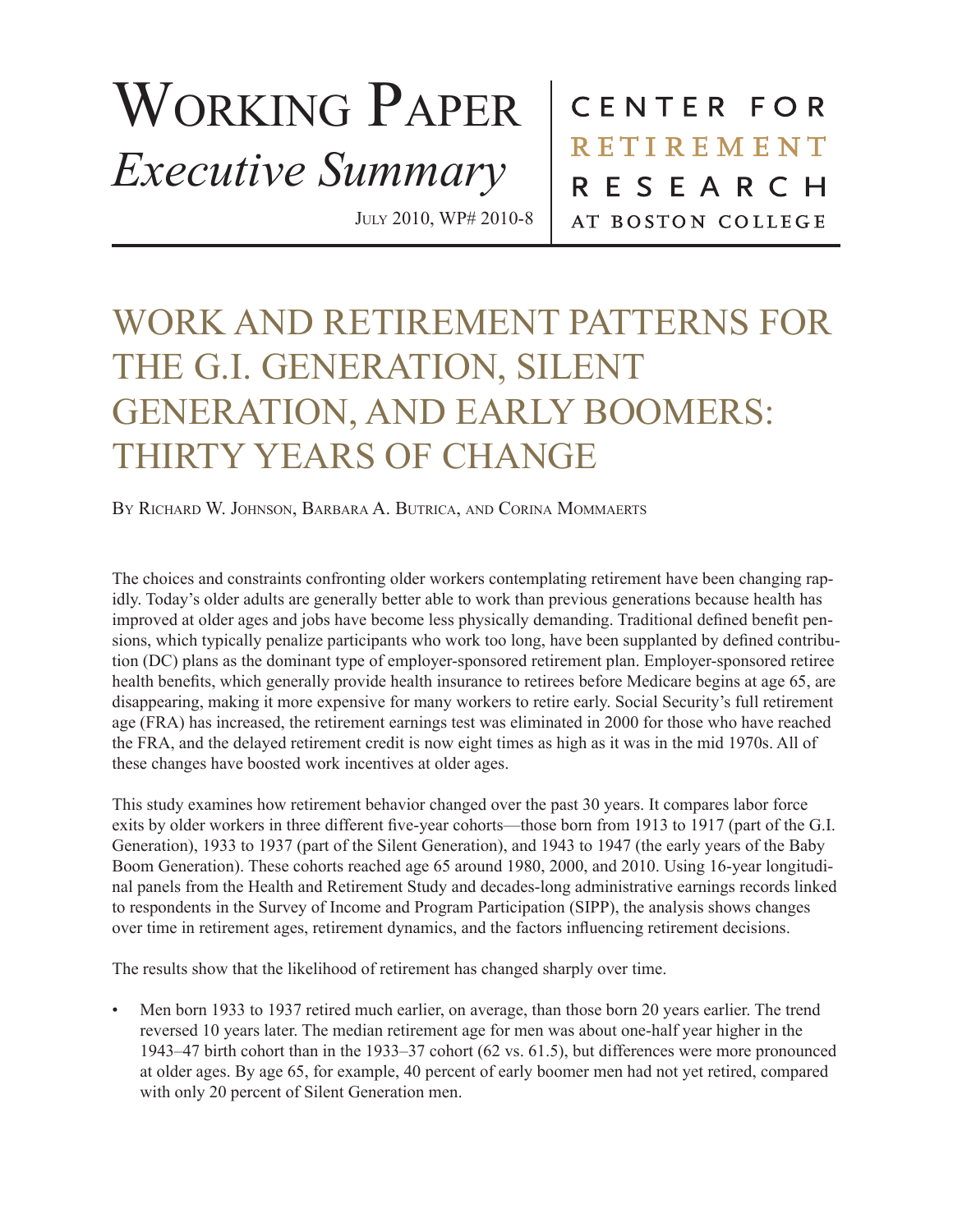- Women born 1933 to 1937 were much more likely to participate in the labor force than those born 1913 to 1917. Among women working at age 49, however, retirement rates were quite similar in the two cohorts. Like men, early Boomer women generally retired later than women in the Silent Generation born 10 years earlier.
- Age-65 retirements have become much less common over the past 30 years, especially for men. The probability of retiring at age 65 among men working at age 64 fell from 56 percent for the 1913–17 birth cohort, to 26 percent for the 1933–37 cohort, to 7 percent for the 1943–47 cohort.

The impact of demographic and economic factors on retirement is also shifting, especially for women.

- Employee benefits appear to have stronger effects on women's retirement rates now than in the recent past. Access to retiree health insurance significantly increased retirement rates for women born 1943 to 1947 but not for women born 10 years earlier. Participation in DC retirement plans significantly reduced retirement rates for working women in the 1943–47 birth cohort, but generally did not significantly affect retirement decisions for those in the 1933–37 cohort.
- African American and Hispanic working women born 1943 to 1947 were significantly more likely to retire than their non-Hispanic white counterparts, but racial and ethnic differences were generally insignificant among women born 10 years earlier. Married working women were significantly more likely to retire than their unmarried counterparts among those born 1933 to 1937, but not among those born 1943 to 1947.
- These changes likely stem from the rapid growth in married women's labor force participation rates over the past 40 years. As women's earnings and retirement wealth have increased, they appear more likely now than in the past to make retirement decisions appropriate to their own careers and financial security, instead of following their husbands out of the labor force.

Retirement patterns are more complex now than in the past.

- Among workers born 1913 to 1917 and not yet retired (fully or partially) at age 49, about one-half of men (51.1 percent) and two-fifths of women (60.1 percent) followed the "traditional" route into retirement, moving from full-time or nearly full-time work directly out of the labor force and never returning to work.
- This share fell to about one-third (34.3 percent of men and 37.4 percent of women) for workers born 20 years later (between 1933 and 1937).
- Workers have become much more likely to partially retire before retiring completely. For example, 45.4 percent of working men and 41.3 percent of working women born between 1933 and 1937 partially retired after age 50, compared with only 32.8 percent of men and 25.3 percent of women born 20 years earlier.
- Workers are also more likely to "unretire" today than in the past. About 26 percent of men and 29 percent of women born 1933 to 1937 returned to full-time or nearly full-time employment after fully or partially retiring.
- Complex pathways to retirement remain much less common among workers with limited education than among those who completed high school or attended college.